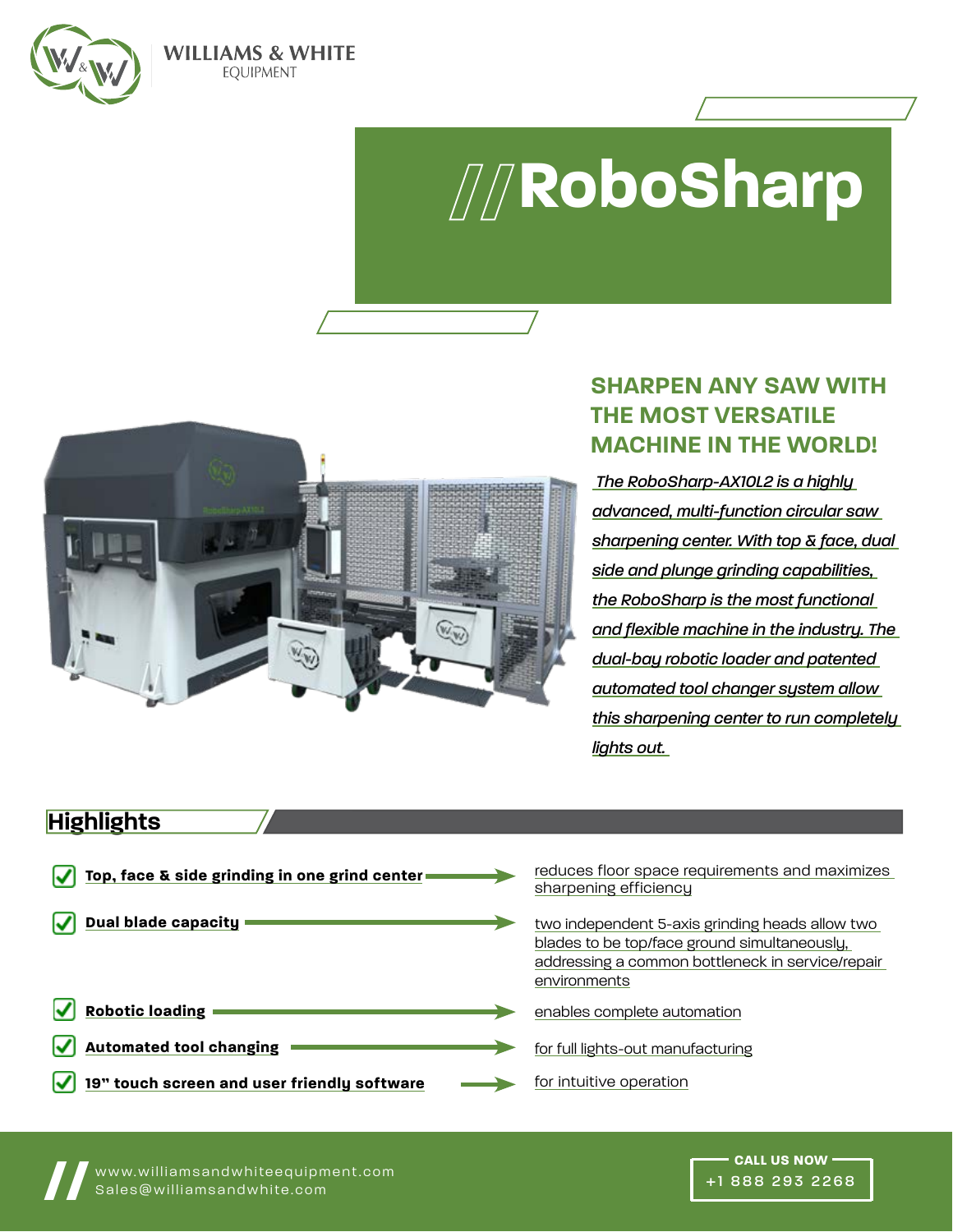## **Why is dual head an advantage?**

**The RoboSharp dual head grinder consists of 2 top and face grinders or 1 dual side grinder within the machine.**

- + A saw sharpening operation's average work load is heavily skewed to top & face grinding. The RoboSharp's independent spindle operation and two saw blade capacity results in double the grinding production in topping and facing mode.
- The machine re-configures itself to dual side grinding mode when working on a retipped tooth or saw.  $\mathbf{H}$
- Your side grinder is never sitting idle!  $\mathbb H$







### **Key Features**

#### **Front loading carts**

- $+$  This enables the machine to be positioned against a wall. Competitive grinding centers have rear loading carts, requiring space behind the machine which results in a larger and inefficient footprint.
- + Allows for efficient operation by enabling the operator to load and view the carts from the operator station.





#### **Tool Changer**

 $+$  The tool changer enables saws of  $+$ different materials and tips to be processed in a single cart. Carbide, stellite and cermet saws can all be stacked on a single cart. The tool changer will automatically select the correct grinding wheel for the specified material.

#### **True lights out operation**

 $\boxed{+}$  The RoboSharp can detect broken or worn grinding wheels and replace them from the tool bay, resulting in true lights out operation.

Sales@williamsandwhite.com<br>www.williamsandwhiteequipment.com

www.williamsandwhiteequipment.com **// CALL US NOW +1 604-293-2268 TOLL FREE: 1-888-293-2268**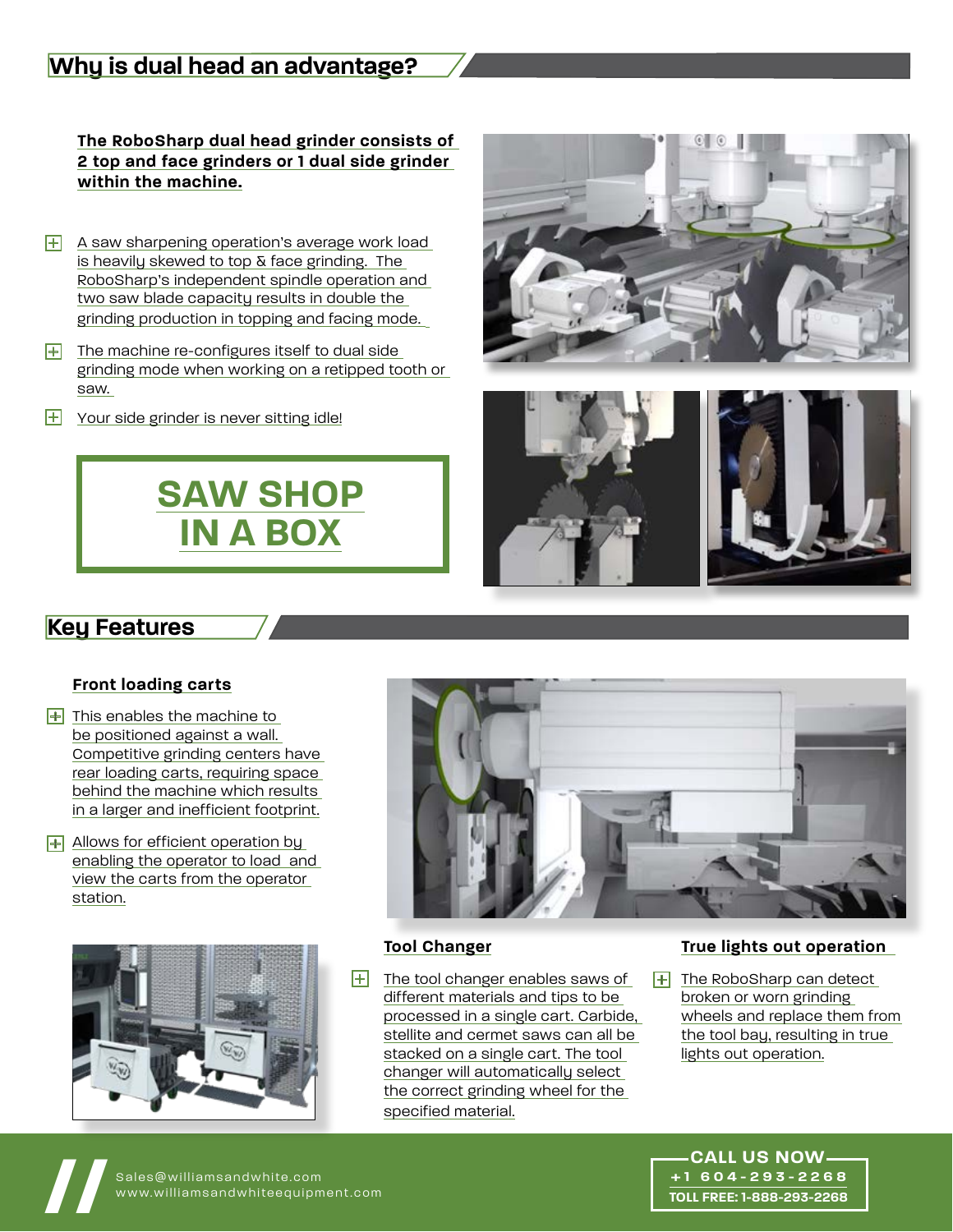## **Key Features**

#### **Saw capacity**

 $\overline{+}\overline{ }$  The Robosharp has a grinding  $\overline{+}\overline{ }$  Maps teeth with extreme  $\overline{+}$ capacity of 8" (200mm) - 34" (865mm) diameter.



#### **High capacity tool cart**

- $\overline{+}$  Each cart holds more than twice  $\overline{+}$  Enables off-site updates and  $\overline{+}$ the number of saws as the competition.
- + Competitors tool cart capacity: 12.7"(322mm).
- Our tool car capacity: 28" (711mm).  $\mathbf{H}$



#### **Renishaw probe**

 $H$  Maps teeth with extreme precision.



#### **Remote monitoring**

alerts sent to email and mobile phone.



#### **Dual gripper**

 $\overline{+}$  The RoboSharp robotic loader has a dual gripper, which enables two saw blades to be handled at once.



#### **User friendly control panel**

- **19"** touch screen.
- Simple design and seamless navigation.  $\mathbf{H}$



## **HIGHER SAW LOAD CAPACITY THAN OUR COMPETITORS! X2**

- **Additional features**
- $+$  Two 7.5Hp, 24000 RPM spindles
- Large subplate for clamp mount  $\boxplus$  .
- Auto gullet detect  $|+|$
- AIr cooled spindle  $\mathbf{H}$

## www.williamsandwhiteequipment.com **// CALL US NOW +1 604-293-2268 TOLL FREE: 1-888-293-2268**

Sales@williamsandwhite.com<br>www.williamsandwhiteequipment.com